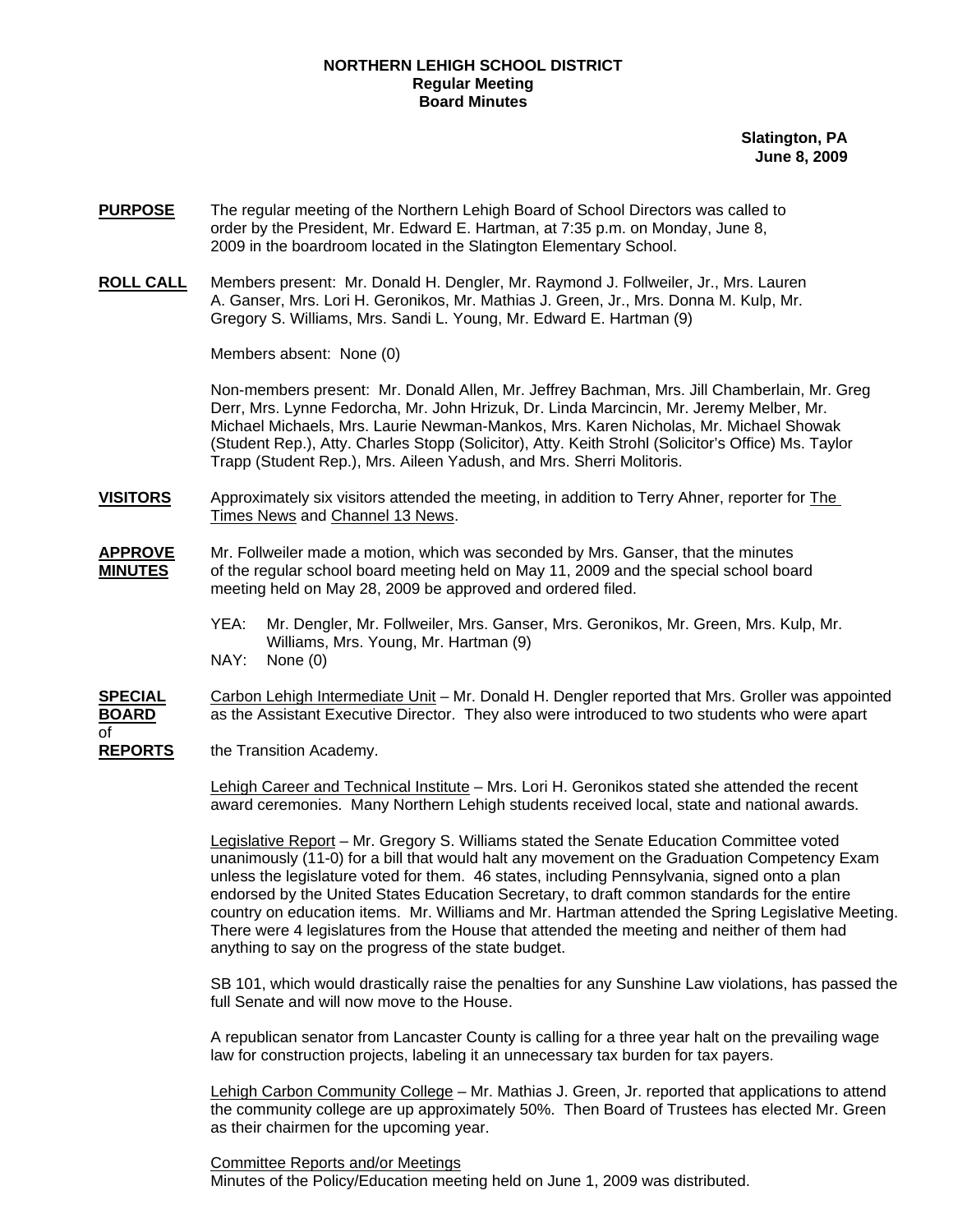#### **SPECIAL** Minutes of the Technology Buildings and Grounds meeting held on June 3, 2009 was **BOARD** distributed. **REPORTS (cont.)** Minutes of the Finance Committee meetings held on June 3, 2009 was distributed.

Student Representatives to the Board Report

 Mr. Michael Showak and Mrs. Taylor Trapp distributed their written student representative report and verbally reported on its contents.

 Mr. Hartman thanked Mr. Showak for his years of service to Northern Lehigh School Board as a student representative.

Federal and Other Programs Update – Mrs. Lynne B. Fedorcha stated that grant allocations for the 2008-2009 school year totaled \$1,170,382 in addition to the Science It's Elementary Grant that provides the district with training and science kits and Healthy Tools that provides software for tracking health issues. She further reported on the ESL student assessment, the revision of the ESL program to align with new regulations, PSSA individual reports and Slatington Elementary is entering into a pilot program called SWEBS (School Wide Effective Behavior Support). She also reported that the high school English department has completed their performance objective maps, the Science department has completed their content maps, Wellness and Fitness has also completed their eligible content maps. These groups will be writing and realigning their courses with the standards.

Mr. Hartman thanked Mrs. Fedorcha on behalf of the Board for her years of service to the district.

Business Manager's Report – Mr. Jeremy G. Melber addressed the board on items that are on the board agenda for this evening which include, bills for payment and insurance renewals. He addressed the board concerning Worker's Compensation and the possibility of changing to SDIC to carry our Worker's Compensation Insurance. The district must be voted in to be allowed to have insurance coverage with them. The district did get the preliminary approval to submit an application. Southern Lehigh and LCTI are currently using this group. If we receive approval the district will save at least \$20,000. He also received notification from PDE that the district will receive Homestead/Farmstead Exclusion for the 2009-2010 tax year. Northern Lehigh's allocation is \$948,929. The budget is also on for approval at a .6 mil increase over last school year. There is also a Resolution on the Addendum for the intent to Issue Bonds/Notes to finance projects. He addressed the board concerning this motion and the need for it if the district wishes to receive reimbursement from the bond for the fees they are going to be incurring for architects.

Mr. Derr addressed the board concerning Provident Energy and the reduction in energy costs and being ready when the rate cap comes off for electricity. Mr. Melber presented a power point presentation addressing the ESCO financing and the offset from the energy savings that the district would be realizing. He also talked about refinancing the 2004AAA Bonds that the district currently has and tying them in with this new bond issue.

Superintendent's Report – Mr. Michael W. Michaels

Mr. Michaels thanked Mr. Showak for serving as Student Representative to the Board and presented him with a gift.

Dr. Marcincin introduced Mrs. Carleen Binder, 6<sup>th</sup> Sense Advisor. Mrs. Binder introduced the team members and congratulated them on a first place win this year.

Mr. Michaels thanked Mrs. Patrice Arnold for her many years of service as Elementary PTO President.

Mr. Michaels introduced Mr. Justin Molitoris, newly appointed Student Board Representative for the 2009-2010 school year.

Mr. Hartman stated that the board was in executive session prior to tonight's regular school board meeting to discuss personnel issues.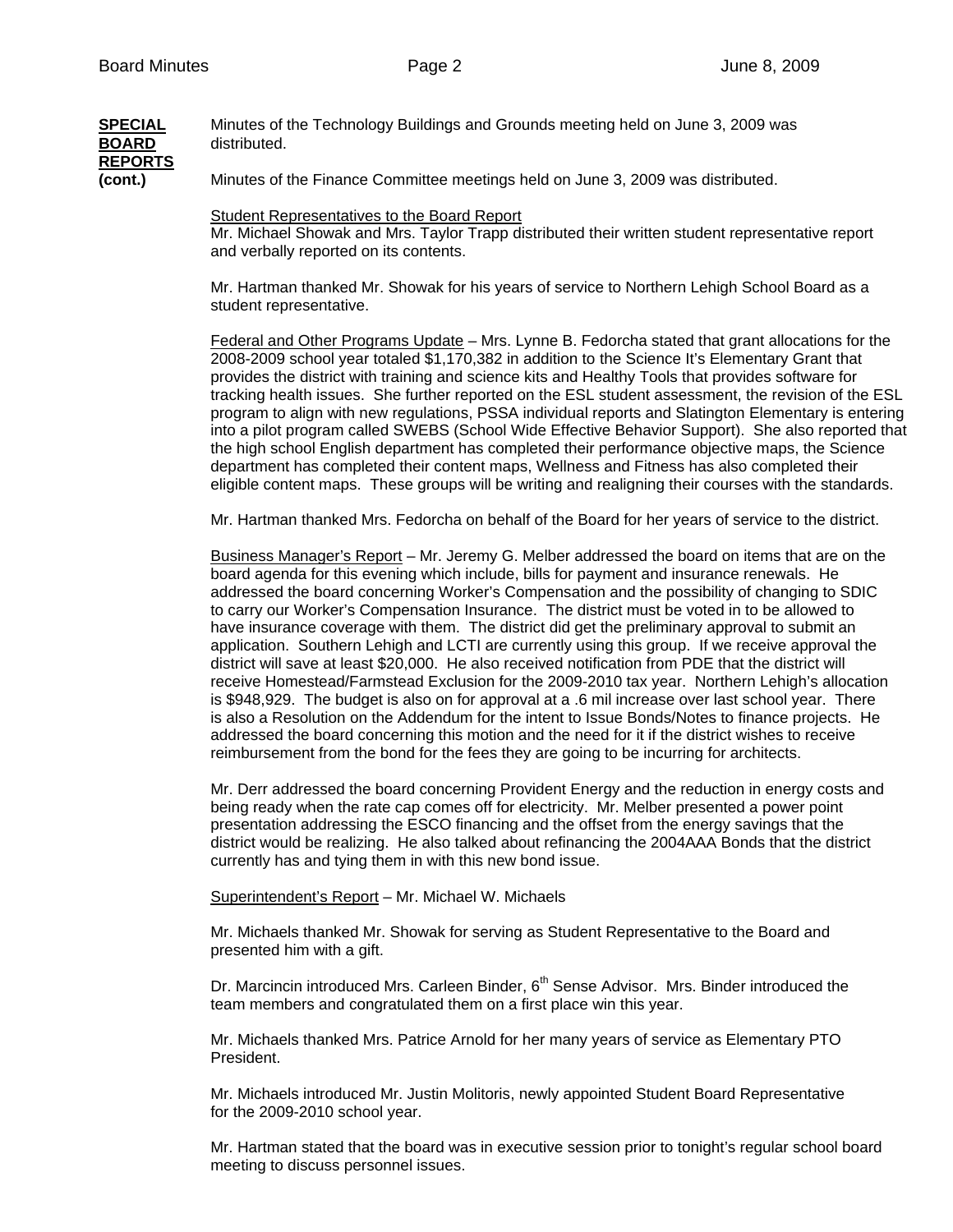| Change of<br><b>Status</b>                        | <b>Stephen Shuey</b><br>From:<br>To:<br>Salary:<br>Effective:                                                                                                                                                                                                                                    | Half Time Art Teacher - Senior High School<br>Full Time Art Teacher - Senior High School<br>\$41,700 (Step 2 Bachelors on the 2009-2010 CBA,<br>Salary Schedule)<br>August 26, 2009 |  |  |  |
|---------------------------------------------------|--------------------------------------------------------------------------------------------------------------------------------------------------------------------------------------------------------------------------------------------------------------------------------------------------|-------------------------------------------------------------------------------------------------------------------------------------------------------------------------------------|--|--|--|
| Appointments<br>Administrative                    | Susan Bahnick<br>Assignment:<br>Salary:<br>Effective:                                                                                                                                                                                                                                            | <b>Food Service Director</b><br>\$47,000<br>July 1, 2009                                                                                                                            |  |  |  |
| Substitute<br>Non-<br>Instructional               | Approve the following individual as a substitute aide for the 2008-2009 school year at the 2008-<br>2009 substitute rate as approved on the Supplementary Personnel Salary Schedule:                                                                                                             |                                                                                                                                                                                     |  |  |  |
|                                                   | Ryan Mayberry                                                                                                                                                                                                                                                                                    |                                                                                                                                                                                     |  |  |  |
| Computer<br>Technician<br>Agreement               | Approve to incorporate the position of Computer Technician into the Clerical Salary and Benefit<br>Agreement effective July 1, 2009. Mr. Haas petitioned the Board in January 2009 to be apart of<br>the Clerical Agreement according to language in the current Computer Technicians Agreement. |                                                                                                                                                                                     |  |  |  |
| Appointment<br>Non-<br>Instructional              | Jane Wentz*<br>Assignment:<br>Salary:                                                                                                                                                                                                                                                            | High School Administrative Secretary, replacing<br>Janice Merkel who retired<br>\$33,299 (Level I on the 2008-2009 Clerical<br>Salary Schedule)                                     |  |  |  |
|                                                   | <b>Effective Date:</b><br>*60 Day probationary period ending August 24, 2009                                                                                                                                                                                                                     | June 26, 2009                                                                                                                                                                       |  |  |  |
| Resignation/<br>Retirement<br><b>Steve Drake</b>  | Accept the resignation of Stephen Drake from his position as High School Technology<br>Education Teacher, effective the end of the work day, June 16, 2009. At this time he will<br>begin his retirement form the Northern Lehigh School District after 28 years of service.                     |                                                                                                                                                                                     |  |  |  |
| <b>Ellen Drake</b><br>Teacher,<br>retirement form | Accept the resignation of Ellen Drake from her position as Middle School Social Studies<br>effective the end of the work day, June 16, 2009. At this time she will begin her<br>the Northern Lehigh School District after 20 years of service.                                                   |                                                                                                                                                                                     |  |  |  |
| Appointment                                       | Rebecca Druker*                                                                                                                                                                                                                                                                                  |                                                                                                                                                                                     |  |  |  |
| Instructional                                     | Assignment:                                                                                                                                                                                                                                                                                      | High School English, replacing Eric Schmidt<br>who was administratively transferred to Librarian                                                                                    |  |  |  |
|                                                   | Salary:                                                                                                                                                                                                                                                                                          | \$41,500 pro-rated (Step 1 Bachelors on the 2009-                                                                                                                                   |  |  |  |
|                                                   | 2010 CBA Salary Schedule)<br>Effective:<br>August 26, 2009<br>*Pending Verification of Clearances                                                                                                                                                                                                |                                                                                                                                                                                     |  |  |  |
|                                                   | YEA:<br>Mr. Dengler, Mr. Follweiler, Mrs. Ganser, Mrs. Geronikos, Mr. Green, Mrs. Kulp,<br>Mr. Williams, Mrs. Young, Mr. Hartman (9)                                                                                                                                                             |                                                                                                                                                                                     |  |  |  |
|                                                   | NAY:<br>None $(0)$                                                                                                                                                                                                                                                                               |                                                                                                                                                                                     |  |  |  |
| <b>POLICY</b>                                     | Mr. Williams made a motion, which was seconded by Mrs. Kulp that he Board of Education<br>approves the following policy items:                                                                                                                                                                   |                                                                                                                                                                                     |  |  |  |
| <b>Board Policy</b><br><b>First Reading</b>       | Approve school board policy #248 - Pupils - Unlawful Harassment, as presented after<br>first reading.                                                                                                                                                                                            |                                                                                                                                                                                     |  |  |  |
|                                                   | Approve school board policy #249 - Pupils - Bullying/Cyberbullying, as presented after first<br>reading.                                                                                                                                                                                         |                                                                                                                                                                                     |  |  |  |

PERSONNEL Mrs. Ganser made a motion, which was seconded by Mr. Dengler, that the Board of Education approves the following personnel items: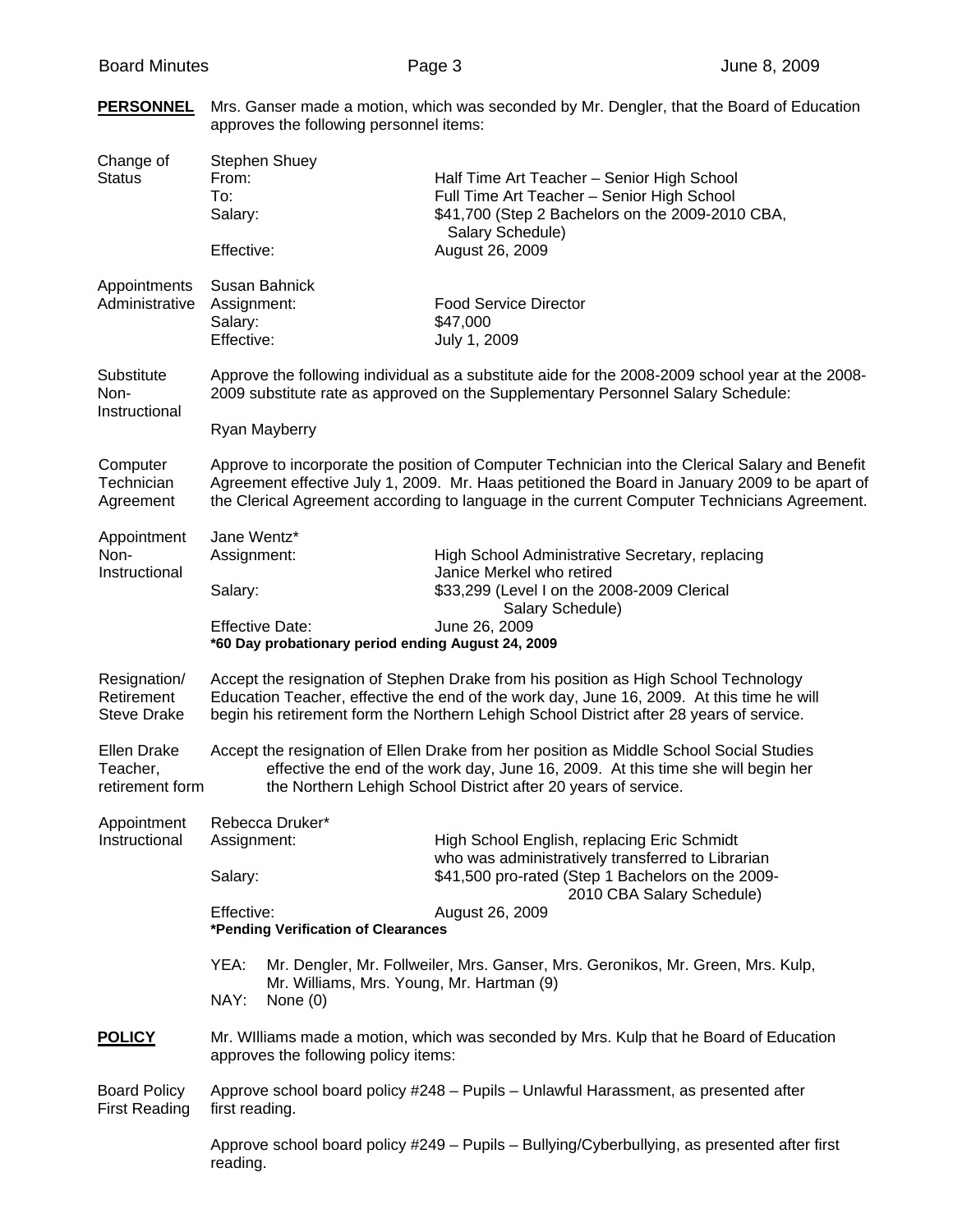| <b>POLICY</b><br>(cont.)                                                                                                                                                                                                                                                                                                                                                                                                   | Approve school board policy #348 - Administrative Employees - Unlawful Harassment, as<br>presented after first reading.                                                                                                                                                                                                                                                                                                                                                                                  |  |  |  |  |  |
|----------------------------------------------------------------------------------------------------------------------------------------------------------------------------------------------------------------------------------------------------------------------------------------------------------------------------------------------------------------------------------------------------------------------------|----------------------------------------------------------------------------------------------------------------------------------------------------------------------------------------------------------------------------------------------------------------------------------------------------------------------------------------------------------------------------------------------------------------------------------------------------------------------------------------------------------|--|--|--|--|--|
|                                                                                                                                                                                                                                                                                                                                                                                                                            | Approve school board policy #448 - Professional Employees - Unlawful Harassment, as<br>presented after first reading.                                                                                                                                                                                                                                                                                                                                                                                    |  |  |  |  |  |
|                                                                                                                                                                                                                                                                                                                                                                                                                            | Approve school board policy #548 - Classified Employees - Unlawful Harassment, as presented<br>after first reading.                                                                                                                                                                                                                                                                                                                                                                                      |  |  |  |  |  |
|                                                                                                                                                                                                                                                                                                                                                                                                                            | Approve new Faculty Laptop Policy, as presented after first reading.                                                                                                                                                                                                                                                                                                                                                                                                                                     |  |  |  |  |  |
| Student<br>year.<br>School Board<br>Rep. - Justin<br>to the                                                                                                                                                                                                                                                                                                                                                                | Approve Justin Molitoris as Student Representative to the Board for the 2009-2010 school                                                                                                                                                                                                                                                                                                                                                                                                                 |  |  |  |  |  |
|                                                                                                                                                                                                                                                                                                                                                                                                                            | Justin has been appointed as the junior representative to the board and will serve from<br>September 2009 through June 2010. Taylor Trapp will serve as the senior representative<br>board until June 2010.<br><b>Molitoris</b>                                                                                                                                                                                                                                                                          |  |  |  |  |  |
| <b>Group List</b><br>Policy 707                                                                                                                                                                                                                                                                                                                                                                                            | In accordance with School Board Policy #707, approve the list of organizations and their appropriate<br>group designation as presented by the Director of Support Services.                                                                                                                                                                                                                                                                                                                              |  |  |  |  |  |
| Homebound                                                                                                                                                                                                                                                                                                                                                                                                                  | It is recommended that the Board of Education grant homebound instruction for a 2 <sup>nd</sup> grade<br>student, Student No. 1990179, for five hours per week, effective June 2, 2009 and continuing for<br>the remainder of the 2008-2009 school year.                                                                                                                                                                                                                                                 |  |  |  |  |  |
| Student                                                                                                                                                                                                                                                                                                                                                                                                                    | Approve the changes to the Elementary School Student-Parent Handbook as presented.                                                                                                                                                                                                                                                                                                                                                                                                                       |  |  |  |  |  |
| Parent<br>Handbook<br>Changes                                                                                                                                                                                                                                                                                                                                                                                              | Approve the changes to the Northern Lehigh High School Student-Parent Handbook as<br>presented.                                                                                                                                                                                                                                                                                                                                                                                                          |  |  |  |  |  |
|                                                                                                                                                                                                                                                                                                                                                                                                                            | Approve the changes to the Northern Lehigh Middle School Student-Parent Handbook as<br>presented.                                                                                                                                                                                                                                                                                                                                                                                                        |  |  |  |  |  |
| Agreement<br>Of<br>Sponsorship                                                                                                                                                                                                                                                                                                                                                                                             | Approve the Agreement of Sponsorship To Attend Another Pennsylvania Community College<br>for Emily Kehm, in accordance with the guidelines established under Policy #912. Beginning<br>in the Fall of 2009 she will be a fulltime student at Northampton Community College to<br>pursue her course of study in Funeral Services.                                                                                                                                                                         |  |  |  |  |  |
|                                                                                                                                                                                                                                                                                                                                                                                                                            | YEA:<br>Mr. Dengler, Mr. Follweiler, Mrs. Ganser, Mrs. Geronikos, Mr. Green, Mrs. Kulp,<br>Mr. Williams, Mrs. Young, Mr. Hartman (9)<br>NAY:<br>None $(0)$                                                                                                                                                                                                                                                                                                                                               |  |  |  |  |  |
| <b>CURRIC-</b><br><b>ULUM AND</b><br><b>INSTRUC-</b><br><b>TION</b>                                                                                                                                                                                                                                                                                                                                                        | Mr. Williams made a motion, which was seconded by Mr. Dengler, that the Board of Education<br>approves the following curriculum and instruction items:                                                                                                                                                                                                                                                                                                                                                   |  |  |  |  |  |
| Summer<br>Approve to authorize the administration to employ nine elementary teachers at a stipend of<br>\$1,800 Reading per teacher (approximate total \$16,200) and one Reading Specialist Supervisor at a stipend of<br>\$1,500, to conduct a Title I Summer Reading Camp for Title I eligible K-2 students based on data<br>Program<br>and teacher recommendation. The Reading Camp will be conducted in the Slatington |                                                                                                                                                                                                                                                                                                                                                                                                                                                                                                          |  |  |  |  |  |
| School from 9:00 a.m. to 12:00 p.m. Monday through Friday from July 20 to<br>Elementary<br>August 7, 2009.<br>Expenses for this program will be paid for through the ACT<br>portion of the PA-Pact Grant.                                                                                                                                                                                                                  |                                                                                                                                                                                                                                                                                                                                                                                                                                                                                                          |  |  |  |  |  |
| <b>MS Office</b><br>2007<br><b>Textbooks</b>                                                                                                                                                                                                                                                                                                                                                                               | Approve the purchase of MS Office 2007 textbooks to replace MS Office 2003 textbooks. We will<br>now be instructing our students in Office 2007 in which previously hard-to-find features are now<br>easier to explore. We already have the Office 2007 software and the Technology Department will<br>be installing this in the HS Computer labs. We will continue to use Microsoft Office 2003 for non-<br>instructional purposes. The cost of 225 books is \$18,668.75. This is part of the 2009-2010 |  |  |  |  |  |

Curriculum and Instruction budget.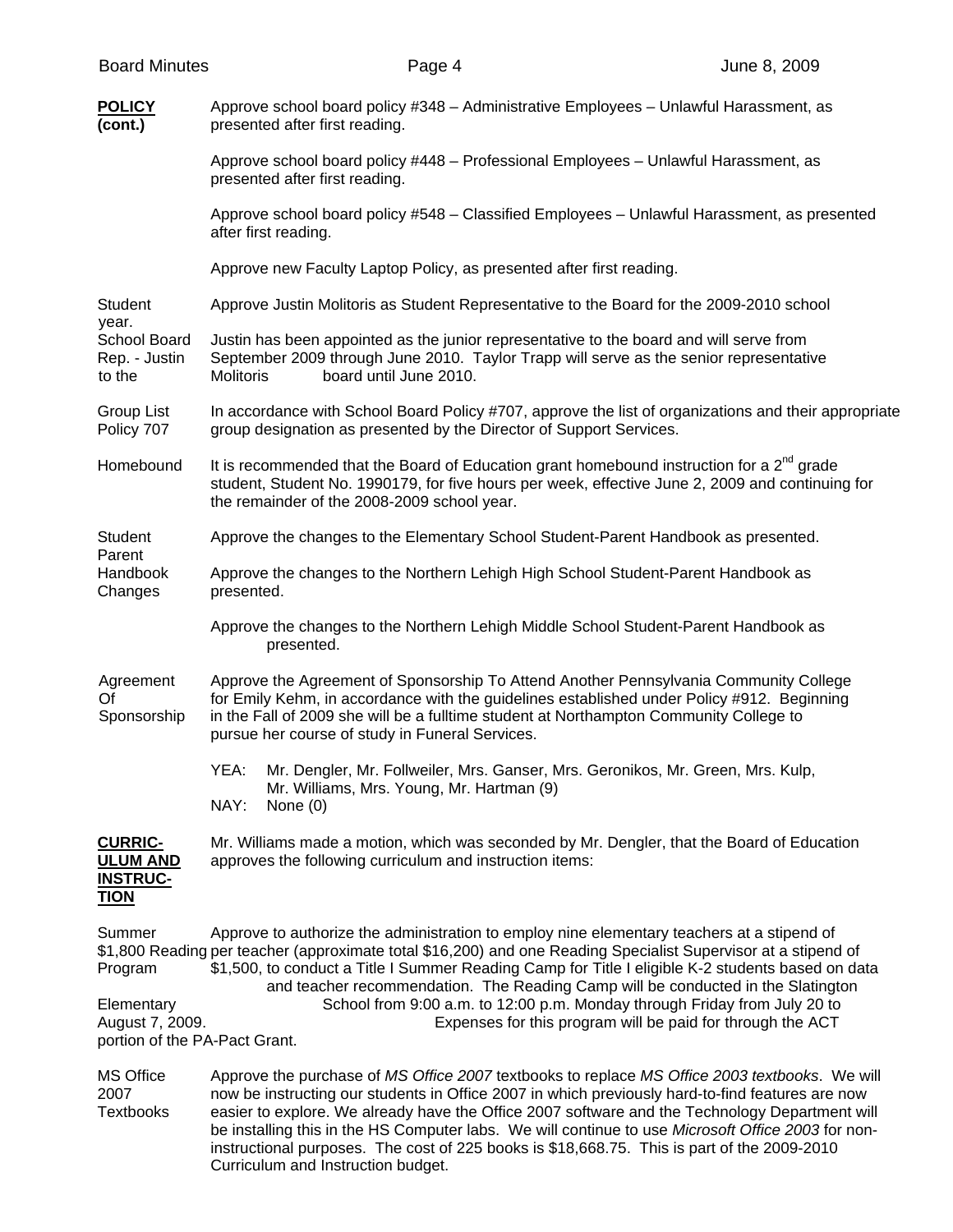| <b>CURRIC-</b><br><b>ULUM AND</b><br><b>INSTRUC-</b><br><b>TION</b><br>(cont.)   |                                                                                                                                                                                                                                                                                                                                                                                                                                                                                                                                                                 |  |  |  |  |  |
|----------------------------------------------------------------------------------|-----------------------------------------------------------------------------------------------------------------------------------------------------------------------------------------------------------------------------------------------------------------------------------------------------------------------------------------------------------------------------------------------------------------------------------------------------------------------------------------------------------------------------------------------------------------|--|--|--|--|--|
| Accounting<br><b>Textbooks</b>                                                   | Approve the purchase of Accounting textbooks - Century 21 Accounting Advanced and Century<br>21 Accounting Multicolumn Journal. Both books are published by South-Western/Cengage<br>Learning, 2008 copyright. These texts will replace worn out accounting books by the same<br>publisher with a 2000 copyright. The total cost of 42 books with software support is \$4917 plus<br>shipping and handling. (Exam view and lesson view software is being provided without charge.)<br>This purchase is part of the 2008-2009 Curriculum and Instruction budget. |  |  |  |  |  |
| Consumer<br><b>Life Skills</b><br><b>Textbooks</b>                               | Approve the purchase of Consumer Life Skills text Manage Your Personal Finances authored by<br>Joan Ryan, published by South-Western/Cengage Learning, 2008 copyright. The book replaces<br>Introduction to Business, also published by South-Western in 1997. The cost of 60 textbooks is<br>\$3,795 plus shipping and handling and is part of the 2008-2009 Curriculum and Instruction<br>budget.                                                                                                                                                             |  |  |  |  |  |
| Professional<br>Development                                                      | Appoint the following list of people as members of the Northern Lehigh Professional Development<br>Committee:                                                                                                                                                                                                                                                                                                                                                                                                                                                   |  |  |  |  |  |
| Committee                                                                        | Jennifer Ortz and Deb Bower - Parent Representatives<br>Lori Vernon - Business Representative<br>Lynne Fedorcha - Community Representative                                                                                                                                                                                                                                                                                                                                                                                                                      |  |  |  |  |  |
| Title I, Title II,                                                               | Approve to authorize proper officials to execute contracts for Title I, Title II and Drug-Free                                                                                                                                                                                                                                                                                                                                                                                                                                                                  |  |  |  |  |  |
| Schools<br>Title V and<br>Drug-Free<br>Schools &<br>Communities<br>Act 2009-2010 | and Communities Acts for the 2009-2010 school year.                                                                                                                                                                                                                                                                                                                                                                                                                                                                                                             |  |  |  |  |  |
|                                                                                  | Mr. Williams stated that he would like to be the board representative to the Professional Development<br>Committee.                                                                                                                                                                                                                                                                                                                                                                                                                                             |  |  |  |  |  |
|                                                                                  | YEA:<br>Mr. Dengler, Mr. Follweiler, Mrs. Ganser, Mrs. Geronikos, Mr. Green, Mrs. Kulp,<br>Mr. Williams, Mrs. Young, Mr. Hartman (9)<br>NAY:<br>None $(0)$                                                                                                                                                                                                                                                                                                                                                                                                      |  |  |  |  |  |
| <b>FINANCIAL</b>                                                                 | Mr. Green made a motion, which was seconded by Mr. Dengler, that the Board of Education<br>approves the following financial items:                                                                                                                                                                                                                                                                                                                                                                                                                              |  |  |  |  |  |
| List<br>Of Bills                                                                 | Approve the Following List of Bills:<br>General Fund month of May<br>Athletic Fund month of May<br>Refreshment Stand Fund month of May<br>Cafeteria Fund month of May                                                                                                                                                                                                                                                                                                                                                                                           |  |  |  |  |  |
| Financial<br>Reports                                                             | Approve the Following Financial Reports:<br>General Fund months of May<br>NLMS Student Activities Account month of May<br>NLHS Student Activities and Scholarship Account for the month of April                                                                                                                                                                                                                                                                                                                                                                |  |  |  |  |  |
| Insurance<br><b>Broker</b><br>2009-2010                                          | Appoint Hilb, Rogal and Hamilton Company (HRH) Palley Simon Associates as the district<br>insurance broker for Property, Casualty, Liability and Worker's Compensation insurance for the<br>2009-2010 school year.                                                                                                                                                                                                                                                                                                                                              |  |  |  |  |  |
| Maintenance                                                                      | Approve a maintenance agreement for the 2009-2010 school year with Allentown Sewing                                                                                                                                                                                                                                                                                                                                                                                                                                                                             |  |  |  |  |  |

Machine Agreement Outlet. The agreement covers sewing machines located as follows: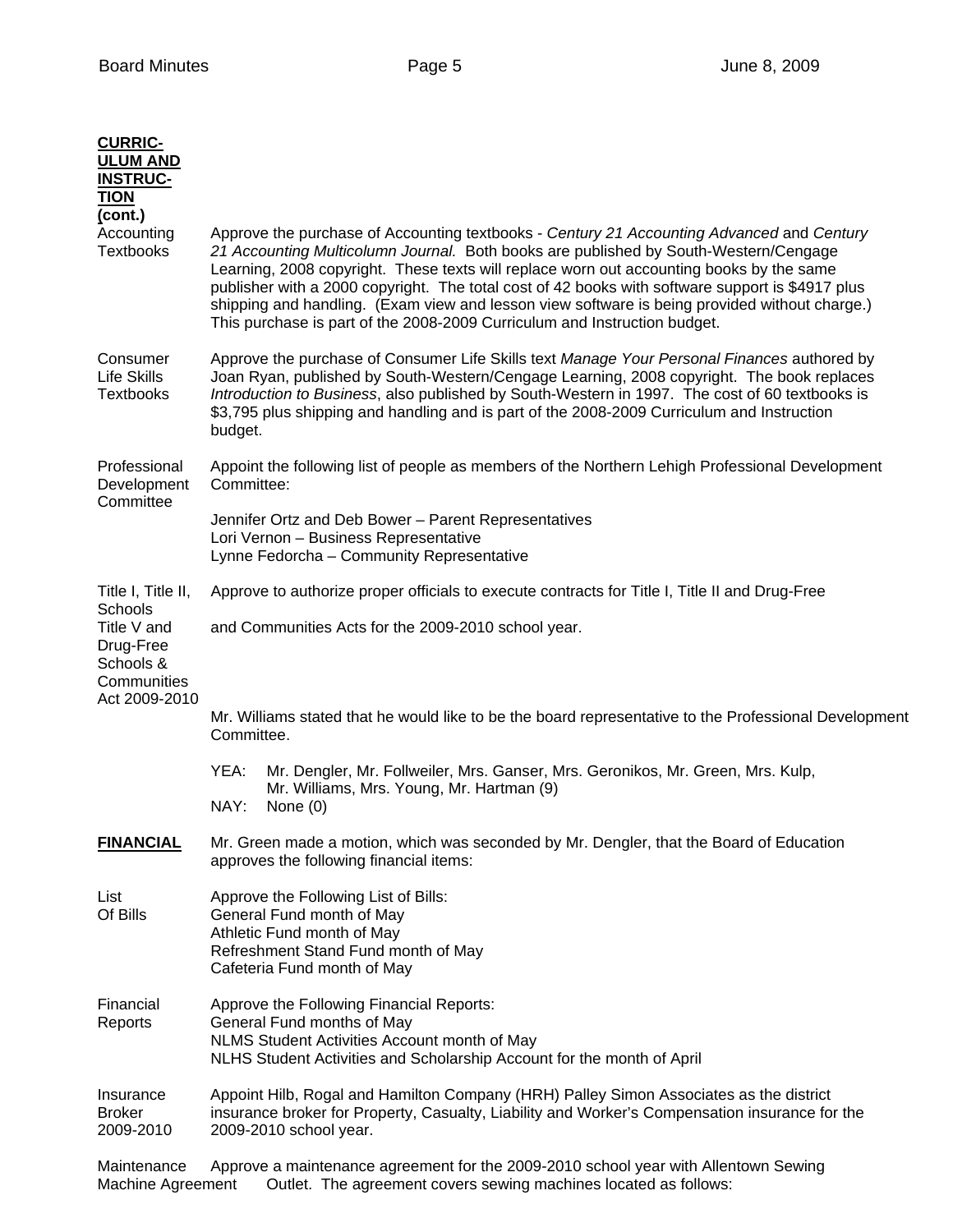| Sewing<br>Machines                                         | Middle School - 14 machines at \$30.00 per machine plus parts and a one time \$10.00 fuel<br>charge = $$430.00$                                                                                                                                                                                                                                                                                                                                                                                                                                                     |  |  |  |  |  |  |
|------------------------------------------------------------|---------------------------------------------------------------------------------------------------------------------------------------------------------------------------------------------------------------------------------------------------------------------------------------------------------------------------------------------------------------------------------------------------------------------------------------------------------------------------------------------------------------------------------------------------------------------|--|--|--|--|--|--|
| <b>FINANCIAL</b>                                           |                                                                                                                                                                                                                                                                                                                                                                                                                                                                                                                                                                     |  |  |  |  |  |  |
| (cont.)<br><b>District</b>                                 | Award insurance coverage for the 2009-2010 school year to the following companies:                                                                                                                                                                                                                                                                                                                                                                                                                                                                                  |  |  |  |  |  |  |
| Insurance<br>Packages                                      | Commercial Package and Automobile (Vehicle Liability, General Liability Property Insurance and<br>Boiler and Machinery) Graphic Arts (UTICA) National Insurance Company - \$59,492. The<br>premium is an increase of \$2,494 over last year's rate.                                                                                                                                                                                                                                                                                                                 |  |  |  |  |  |  |
|                                                            | Commercial Umbrella Liability Insurance - North River Insurance Company - \$15,504.00. There<br>is no increase over last year's rate.                                                                                                                                                                                                                                                                                                                                                                                                                               |  |  |  |  |  |  |
|                                                            | School Leaders Error and Omissions Liability - National Union Fire Insurance Company -<br>\$12,569. The premium is a decrease of \$662.00 over last year's rates.                                                                                                                                                                                                                                                                                                                                                                                                   |  |  |  |  |  |  |
| based                                                      | Workers' Compensation Coverage - School Boards Insurance Company - estimated premium of<br>\$84,379, approximately a \$10,942 increase. This amount is an estimated total, final cost<br>on actual payroll figures.                                                                                                                                                                                                                                                                                                                                                 |  |  |  |  |  |  |
| Financial<br>Institution<br>Depositories                   | Authorize the following financial institutions to act as approved depositories for school district<br>funds and or temporary investments. The Northern Lehigh School Board further authorizes the<br>following financial institutions to transfer funds on deposit to any other bank for the credit of the<br>Northern Lehigh School District. The Board further authorizes the Business Manager and/or<br>Superintendent to enter into agreements, supplements or amendments to agreements to<br>implement the foregoing operations for the 2009-2010 school year. |  |  |  |  |  |  |
|                                                            | <b>Prudential-Bache Government Securities Trust</b><br>Commerce Bank of Pennsylvania<br>Wachovia National Bank<br>Pennsylvania Local Government Investment Trust (PLGIT)<br>East Penn Bank                                                                                                                                                                                                                                                                                                                                                                          |  |  |  |  |  |  |
| Bill<br>Payment<br>July                                    | Approve to grant permission to the business office to pay construction, insurance, and utility bills<br>that are scheduled for payment during the month of July as required by contract. There is no<br>scheduled board meeting in July.                                                                                                                                                                                                                                                                                                                            |  |  |  |  |  |  |
| Delinquent<br>Per Capita<br><b>Tax Collector</b>           | Approve the appointment of Statewide Tax Recovery as the delinquent per capita tax collector for<br>the 2009-2010 school year.                                                                                                                                                                                                                                                                                                                                                                                                                                      |  |  |  |  |  |  |
| Remco-Café<br>Equip Mnt<br>Provider                        | Approve Remco, Inc as a preventative maintenance service provider for the cafeteria equipment<br>in all four buildings at a cost of \$3,965.75. This is an increase of \$170.75 over last year.                                                                                                                                                                                                                                                                                                                                                                     |  |  |  |  |  |  |
| Mid-Penn<br><b>Student</b><br>Accident<br>school Insurance | Appoint Mid-Penn Insurance Associates as the 2009-2010 Student Accident and Athletic<br>Insurance Carriers. The renewal rate is \$6,904, an increase of \$739 over last year, to include all<br>interscholastic sports, band and cheerleading. Voluntary school coverage is \$22.00 for the<br>time rate and \$88.00 for the 24-hour rate, no increase in rate from 2008-2009.                                                                                                                                                                                      |  |  |  |  |  |  |
| <b>Board</b><br>Secretary &<br>Treasurer<br><b>Bonds</b>   | Approve to renew the following expiring bonds for the 2009-2010 fiscal year through HRH Pally<br>Simon Associates:                                                                                                                                                                                                                                                                                                                                                                                                                                                  |  |  |  |  |  |  |
|                                                            | A \$50,000 Board Secretary Bond for the term of July 1, 2009 to July 1, 2010 at an annual<br>premium of \$175.00.                                                                                                                                                                                                                                                                                                                                                                                                                                                   |  |  |  |  |  |  |
| premium                                                    | A \$50,000 Board Treasurer Bond for the period July 1, 2009 to July 1, 2010 at an annual<br>cost of \$269.00.                                                                                                                                                                                                                                                                                                                                                                                                                                                       |  |  |  |  |  |  |
| Cal-First<br>Computer                                      | Upon final approval of the Proposed Final 2009-2010 Budget as presented at the May 11, 2009<br>board meeting, approve the lease of the following items from California First Leasing Corporation                                                                                                                                                                                                                                                                                                                                                                    |  |  |  |  |  |  |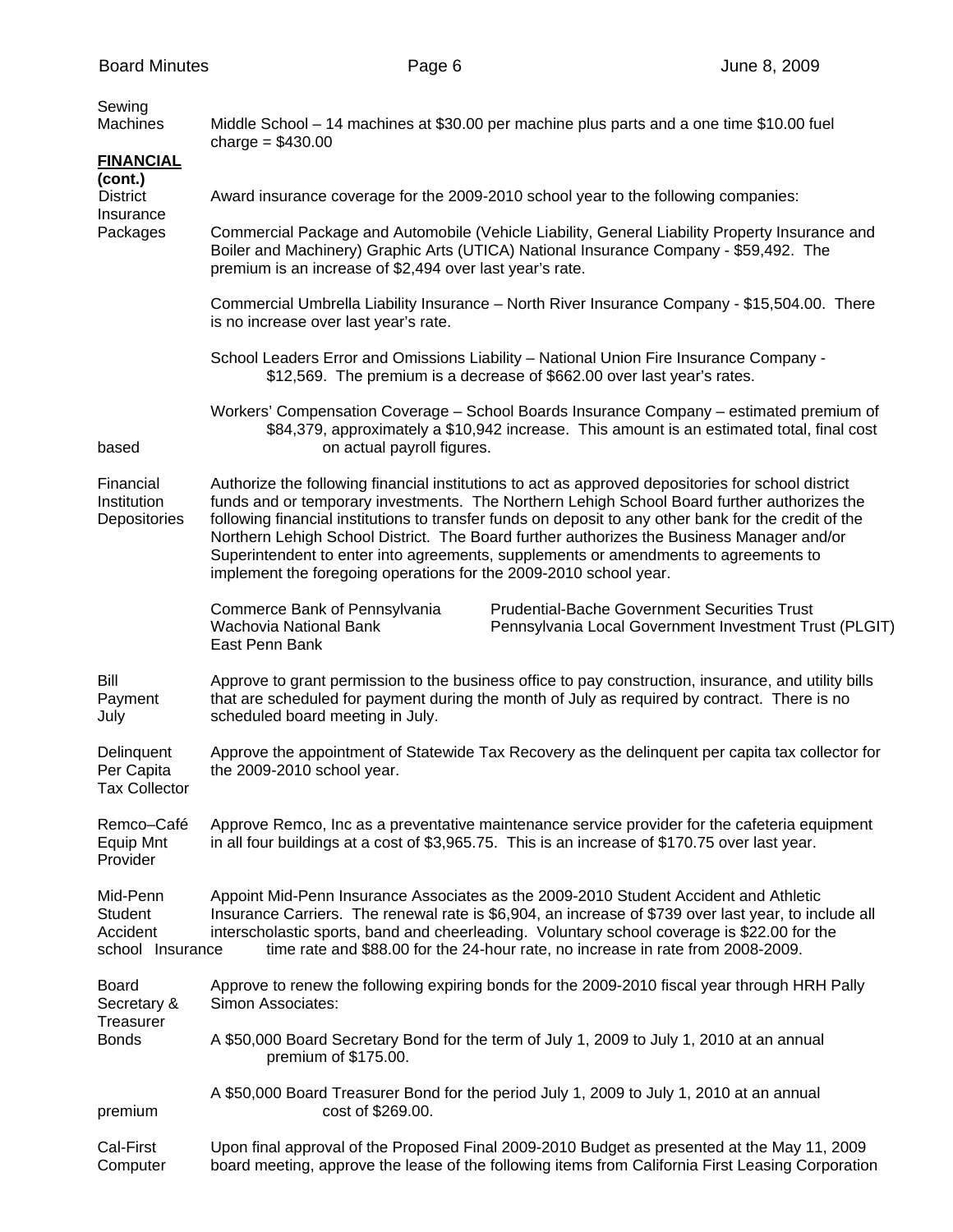| <b>Board Minutes</b>                                                                   | Page 7                                                                                                                                                                                                                                                                           | June 8, 2009 |  |  |  |  |
|----------------------------------------------------------------------------------------|----------------------------------------------------------------------------------------------------------------------------------------------------------------------------------------------------------------------------------------------------------------------------------|--------------|--|--|--|--|
| Lease<br>Agreement                                                                     | 18201 Von Karman Ave, Suite 800, Irvine CA 92612 for \$45,000.00 per year with a lease term of<br>36 months and a one dollar (\$1) buyout option at end of the lease agreement:                                                                                                  |              |  |  |  |  |
| <b>FINANCIAL</b><br>(cont.)                                                            | Laptops, Carts and Data Projectors for Middle School<br>Laptops and Data Projectors for High School<br>Interactive White Boards and Data Projectors for Peters Elementary                                                                                                        |              |  |  |  |  |
| <b>Grand Prix</b><br>Excavation<br>PE Paving<br>Guaranteed<br><b>Guaranteed Energy</b> | Award the Peters Elementary Paving Project bid to Grand Prix Excavation at a cost of<br>\$185,408.00.                                                                                                                                                                            |              |  |  |  |  |
|                                                                                        | Award Provident Energy's recommendation to appoint CM3 Building Solutions for the<br>Energy Savings Project under the Guaranteed Energy Savings Act, pending<br>solicitor's review of Savings Act proposal.                                                                      |              |  |  |  |  |
| School<br>Dentist                                                                      | Approve to appoint Dr. Harry Schleifer of Professional Dental Associates as the school dentist<br>for the 2009-2010 school year at the quoted fee of \$1.00 per dental exam needed.                                                                                              |              |  |  |  |  |
| School<br>Physician                                                                    | Approve to appoint Dr. Nicole Sully and Dr. Amy Steigerwalt of Parkland Family Health Center<br>as school physicians for the 2009-2010 school year. The fee for grade level physicals will be<br>\$20.00 per physical needed. Consultant services will be provided at no charge. |              |  |  |  |  |
| Football<br>Game<br>Physician                                                          | Approve to appoint OAA Orthopedic Specialists to provide football game physicians for the 2009-<br>2010 school year at a quoted fee of \$75.00 per regular season game and 85.00 per post-season<br>game. There is no increase over last year's fee.                             |              |  |  |  |  |
| Rescind<br><b>Fuel Bid</b>                                                             | Rescind the motion awarding fuel bids of Ultra Low Sulfur Diesel and No. 2 Heating Oil Transport<br>Delivery to CHH Inc.                                                                                                                                                         |              |  |  |  |  |
| <b>Award Fuel</b><br>2009 Bids<br>Petroleum<br><b>Traders</b>                          | Approve the awarding of fuel bids to the following companies with a contract period of July 1,<br>to June 30, 2010:                                                                                                                                                              |              |  |  |  |  |
|                                                                                        | DIESEL FUEL - Awarded to Petroleum Traders at a cost of .0974 (normal blend) per gallon over<br>rack rate on date of delivery and .05 (winterization additive) per gallon over rack rate on date of<br>delivery.                                                                 |              |  |  |  |  |
|                                                                                        | #2 GRADE FUEL OIL TRANSPORT DELIVERY - Awarded to Petroleum Traders at a cost of<br>.0777 per gallon over rack rate on date of delivery.                                                                                                                                         |              |  |  |  |  |
| Homestead/<br>Farmstead                                                                | Approve the following Homestead/Farmstead Resolution, as presented. (Attachment)                                                                                                                                                                                                 |              |  |  |  |  |
| Resolution                                                                             | <b>NORTHERN LEHIGH SCHOOL DISTRICT</b>                                                                                                                                                                                                                                           |              |  |  |  |  |
|                                                                                        | 2009 Homestead and Farmstead Exclusion Resolution                                                                                                                                                                                                                                |              |  |  |  |  |
|                                                                                        | RESOLVED, by the Board of School Directors of the Northern Lehigh School District, that<br>homestead and farmstead exclusion real estate tax assessment reductions are authorized for the                                                                                        |              |  |  |  |  |

1. **Aggregate amount available for homestead and farmstead real estate tax reduction.** The following amounts are available for homestead and farmstead real estate tax reduction for the school year beginning July 1, 2009:

school year beginning July 1, 2009, under the provisions of the Homestead Property Exclusion Program Act (part of Act 50 of 1998) and the Taxpayer Relief Act (Act 1 of 2006), as follows:

a. **Gambling tax funds.** The Pennsylvania Department of Education (PDE) has notified the School District that PDE will pay to the School District during the school year pursuant to Act 1, 53 P.S. § 6926.505(b), as a property tax reduction allocation funded by gambling tax funds, the amount of \$945,932.98.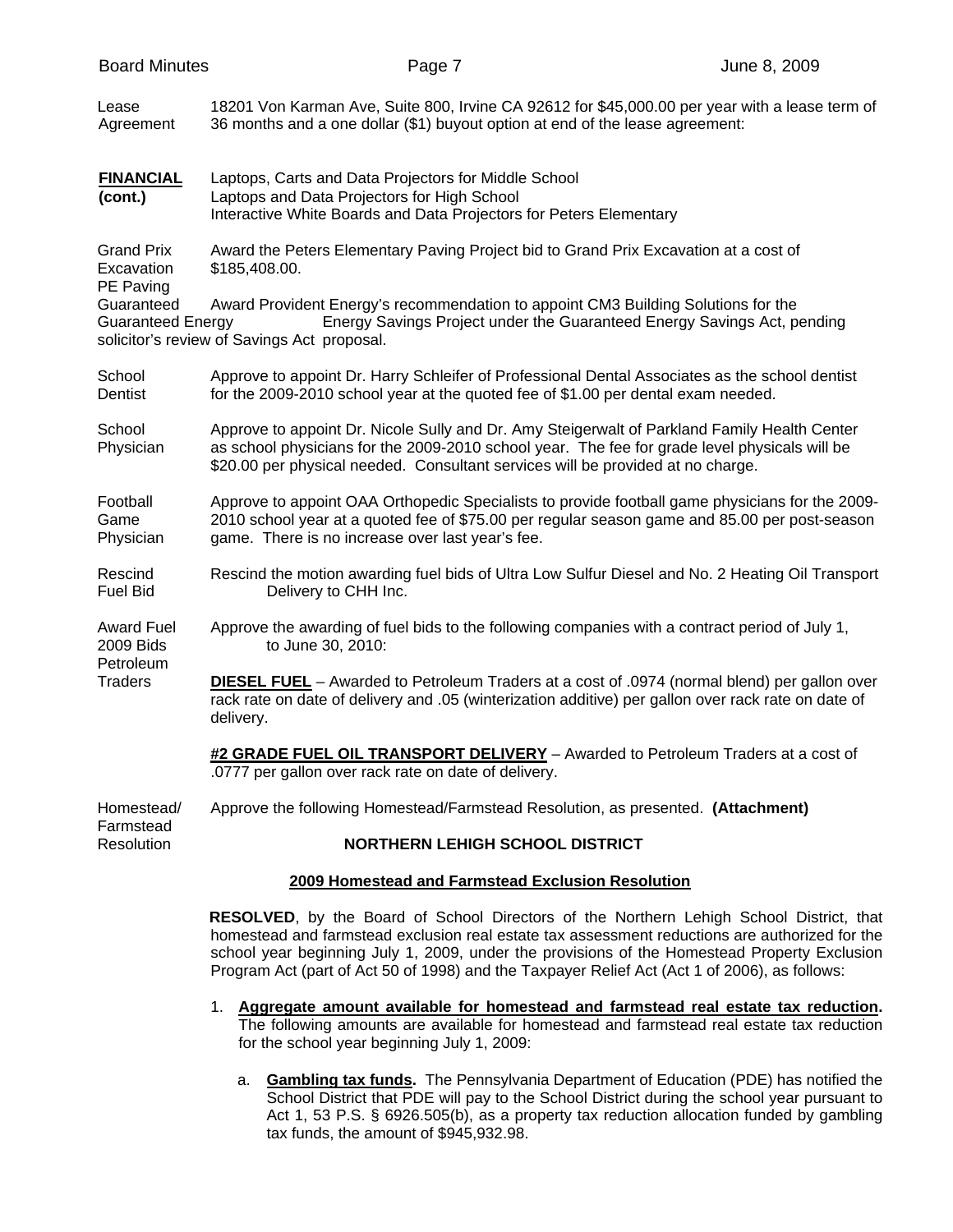b. **Philadelphia tax credit reimbursement funds**. PDE has notified the School District that PDE will pay to the School District during the school year pursuant to Act 1, 53 P.S. § 6926.324(3), as reimbursement for Philadelphia tax credits claimed against the School District earned income tax by School District resident taxpayers, the amount of \$2,996.13.

# **FINANCIAL**

**(cont.)**

- c. **Aggregate amount available.** Adding these amounts, the aggregate amount available during the school year for real estate tax reduction is \$948,929.11.
- 2. **Homestead/farmstead numbers.** Pursuant to Act 50, 54 Pa. C.S. § 8584(i), and Act 1, 53 P.S. § 6926.341(g)(3), the County has provided the School District with a certified report listing approved homesteads and approved farmsteads as follows:
	- a. **Homestead property number.** The number of approved homesteads within the School District is 3,836.
	- b. **Farmstead property number.** The number of approved farmsteads within the School District is 36.
	- c. **Homestead/farmstead combined number.** Adding these numbers, the aggregate number of approved homesteads and approved farmsteads is 3,872.
- 3. **Real estate tax reduction calculation.** The school board has decided that the homestead exclusion amount and the farmstead exclusion amount shall be equal. Dividing the paragraph 1(e) aggregate amount available during the school year for real estate tax reduction of \$948,929.11 by the paragraph 2(c) aggregate number of approved homesteads and approved farmsteads of 3,872 (before considering the assessed value of approved homesteads and approved farmsteads having an assessed value below the preliminary calculation of the maximum real estate assessed value reduction amount to be established as the homestead and farmstead exclusion amount), the preliminary calculation of the maximum real estate tax reduction amount applicable to each approved homestead and to each approved farmstead is \$245.07.

Based on calculations provided by the School District Business Office from the best available information and carefully evaluated by the School Board, considering the assessed value of approved homesteads and approved farmsteads having an assessed value below the preliminary calculation of the maximum real estate assessed value reduction amount to be established as the homestead exclusion and the farmstead exclusion amount, an additional aggregate amount of \$3,571.20 will be available during the school year for real estate tax reduction applicable to approximately 3,840 homesteads and farmsteads, resulting in an additional real estate tax reduction amount available for each homestead and farmstead of \$0.93. Adding this additional amount to the preliminary calculation of the maximum real estate tax reduction amount of \$245.07, the final maximum real estate tax reduction amount applicable to each approved homestead and to each approved farmstead is \$246.00.

- 4. **Homestead exclusion calculation.** Dividing the paragraph 3 maximum real estate tax reduction amount of \$246.00 by the School District real estate tax rate of 62.873 mills (.062873), the maximum real estate assessed value reduction to be reflected on tax notices as a homestead exclusion for each approved homestead is \$3,912.65, and the maximum real estate assessed value reduction to be reflected on tax notices as a farmstead exclusion for each approved farmstead is \$3,912.65.
- 5. **Homestead/farmstead exclusion authorization July 1 tax bills.** The tax notice issued to the owner of each approved homestead within the School District shall reflect a homestead exclusion real estate assessed value reduction equal to the lesser of: (a) the Countyestablished assessed value of the homestead, or (b) the paragraph 4 maximum real estate assessed value reduction of \$3,912.65. The tax notice issued to the owner of each approved farmstead within the School District shall reflect an additional farmstead exclusion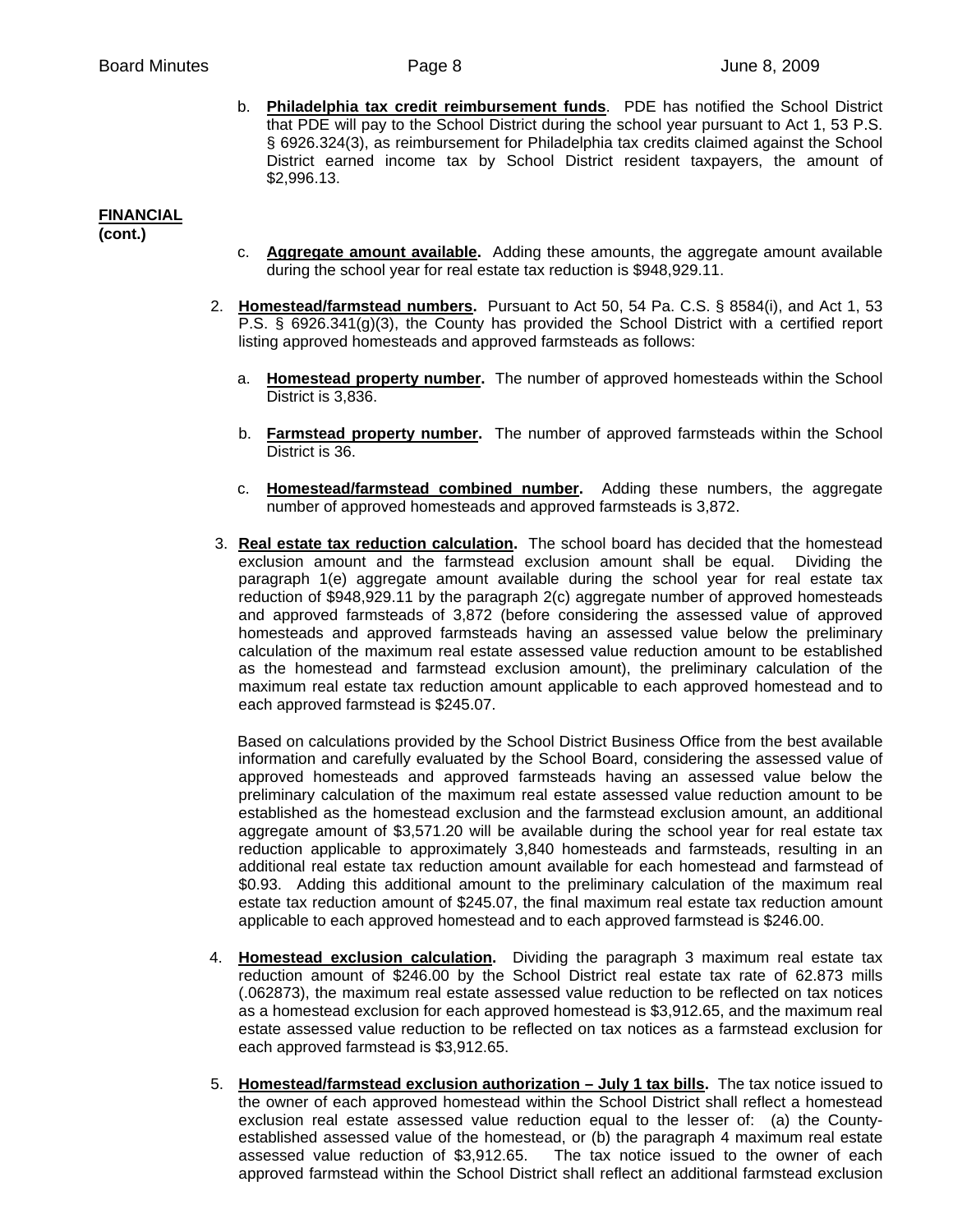real estate assessed value reduction equal to the lesser of: (a) the County-established assessed value of the farmstead, or (b) the paragraph 4 maximum real estate assessed value reduction of \$3,912.65. For purposes of this Resolution, "approved homestead" and "approved farmstead" shall mean homesteads and farmsteads listed in the report referred to in paragraph 2 above and received by the School District from the County Assessment Office on or before May 1 pursuant to Act 1, 53 P.S. § 6926.341(g)(3), based on homestead/farmstead applications filed with the County Assessment Office on or before March 1. This paragraph 5 will apply to

**FINANCIAL** tax notices issued based on the initial tax duplicate used in issuing initial real estate tax **(cont.)** hotices for the school year, which will be issued on or promptly after July 1, and will not apply to interim real estate tax bills.

Capital Project Approve the following Intent to Issue Bonds or Notes Resolution, as presented. **(Attachment)** Bond Issue

#### **NORTHERN LEHIGH SCHOOL DISTRICT Lehigh and Northampton Counties Pennsylvania**

#### **RESOLUTION**

#### **A RESOLUTION OF INTENT TO ISSUE BONDS OR NOTES TO FINANCE A CAPITAL PROJECT OR PROJECTS AND TO ALLOCATE A PORTION OF THE PROCEEDS THEREOF TO THE PAYMENT OF CAPITAL EXPENDITURES TO BE MADE PRIOR TO THE ISSUANCE OF SUCH BONDS OR NOTES.**

 **WHEREAS,** the Board of School Directors (the "Board") of this School District (the "School District") contemplates undertaking a capital project or projects that will consist of planning, designing, acquiring, constructing and furnishing additions and renovations to the Slatington Elementary School building as well as administrative facilities of the School District (the "Projects"); and

 **WHEREAS,** the School District contemplates incurring debt in an estimated amount up to \$20,000,000 in connection with the Projects, such debt to be evidenced by tax-exempt general obligation bonds or notes of the School District (the "Obligations"); and

 **WHEREAS,** the Board contemplates that it may be necessary or appropriate to pay certain costs and expenses of the Projects from money held in accounts within the General Fund of the School District, that may be available temporarily for such purposes before the Obligations are issued, but it is not the present intent of the Board that such General Fund money be used as the permanent source of money to pay the costs of the Projects; and

 **WHEREAS,** the federal Internal Revenue Code of 1986, as amended, and related tax regulations impose certain restrictions upon the use of proceeds of tax-exempt obligations to reimburse the issuer for costs and expenses previously paid, unless the issuer has made a declaration of official intent to reimburse itself for such costs and expenses before they are paid or within 60 days after they are paid.

### **NOW, THEREFORE, BE IT RESOLVED:**

1. The Board hereby expresses its intent to proceed with the Projects and to issue the Obligations in an aggregate principal amount currently estimated not to exceed \$20,000,000 to provide permanent financing for the Projects; provided, however, that for purposes of economy, the Board may elect to combine the costs of the Projects with the costs of other capital projects or the refunding of outstanding bonds or notes of this School District for purposes of financing.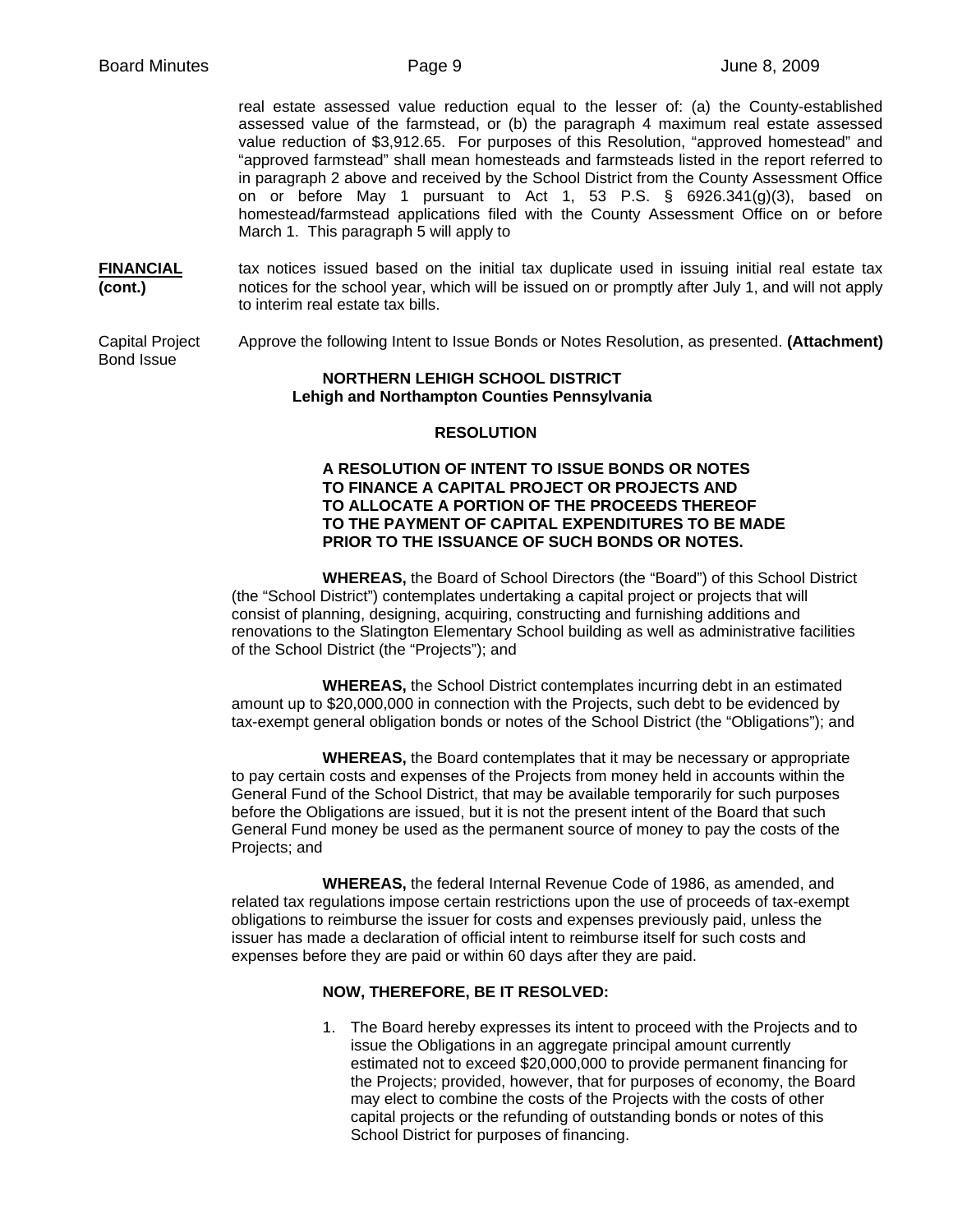| <b>Board Minutes</b>                                             |                                                                                                                                                                             |                         | Page 10                                                         |                                                                                                                                                                                                                                                                                                                                                                                                                                                                                                                                             | June 8, 2009 |
|------------------------------------------------------------------|-----------------------------------------------------------------------------------------------------------------------------------------------------------------------------|-------------------------|-----------------------------------------------------------------|---------------------------------------------------------------------------------------------------------------------------------------------------------------------------------------------------------------------------------------------------------------------------------------------------------------------------------------------------------------------------------------------------------------------------------------------------------------------------------------------------------------------------------------------|--------------|
|                                                                  |                                                                                                                                                                             |                         | Code and applicable regulations cited below.                    | 2. The Board hereby declares its reasonable expectation that proceeds of<br>the Obligations shall be allocated to reimburse the General Fund for<br>expenditures made for and toward costs and expenses of the Projects<br>prior to the issuance of the Obligations, including (if applicable) any costs<br>and expenses of the Projects paid out of the General Fund within the past<br>60 days and any preliminary costs and expenses of the Projects that are<br>eligible for reimbursement under the provisions of the Internal Revenue |              |
| <b>FINANCIAL</b><br>(cont.)                                      |                                                                                                                                                                             |                         |                                                                 | 3. The Board hereby declares that this Resolution shall constitute a<br>"declaration of official intent" within the meaning of Section 1.150-2 of the<br>Treasury Regulations promulgated by the Internal Revenue Service<br>under Section 150 of the Internal Revenue Code of 1986, as amended.                                                                                                                                                                                                                                            |              |
| <b>Bond Issue</b>                                                |                                                                                                                                                                             |                         | project ESCO Project financing in the amount of \$2,360,000.00. | Authorize the Business Manger to perform a bond issue for the Northern Lehigh ESCO                                                                                                                                                                                                                                                                                                                                                                                                                                                          |              |
| Recall/<br>of Reissue<br>2004AAA                                 |                                                                                                                                                                             |                         |                                                                 | Authorize the Business Manager to Recall and Re-Issue the 2004AAA Bonds in the amount<br>\$1,894,893.00, only if savings are to exceed an amount authorized by the business manager.                                                                                                                                                                                                                                                                                                                                                        |              |
| Bond                                                             | YEA:<br>NAY:                                                                                                                                                                | None $(0)$              | Mr. Williams, Mrs. Young, Mr. Hartman (9)                       | Mr. Dengler, Mr. Follweiler, Mrs. Ganser, Mrs. Geronikos, Mr. Green, Mrs. Kulp,                                                                                                                                                                                                                                                                                                                                                                                                                                                             |              |
| <u>CORR-</u><br>ESPON-<br><b>DENCE</b>                           |                                                                                                                                                                             | them to Mrs. Molitoris. |                                                                 | Mr. Williams handed out information from PSBA to all board members.<br>Mr. Williams distributed the CLIU ballots and asked that everyone complete them and hand                                                                                                                                                                                                                                                                                                                                                                             |              |
| <u> INFOR-</u><br><b>MATION</b>                                  | Minutes of the Lehigh Carbon Community College Board of Trustees meeting held on April 2,<br>2009 was distributed                                                           |                         |                                                                 |                                                                                                                                                                                                                                                                                                                                                                                                                                                                                                                                             |              |
|                                                                  | Minutes of the Lehigh Career & Technical Institute Joint Operating Committee meeting held on<br>April 22, 2009 and the LCTI Director's Report for May 2009 were distributed |                         |                                                                 |                                                                                                                                                                                                                                                                                                                                                                                                                                                                                                                                             |              |
|                                                                  | Minutes of the Carbon Lehigh Intermediate Unit 21 Board of Directors meeting held on April 20,<br>2009 was distributed.                                                     |                         |                                                                 |                                                                                                                                                                                                                                                                                                                                                                                                                                                                                                                                             |              |
| will also<br>need for their classrooms                           |                                                                                                                                                                             |                         |                                                                 | Mrs. Geronikos said that the Bigs and Littles Program was a big success. It will be continued into<br>the fall by funding from grants and the Education Foundation. The Education Foundation<br>be giving grants to one teacher in each building to purchase items they<br>to start the school year.                                                                                                                                                                                                                                        |              |
| <u>ADOPTION</u><br>2009-2010<br><u>DISTRICT</u><br><u>BUDGET</u> |                                                                                                                                                                             |                         | in the amount of \$28,958,961.00.                               | Mr. Dengler, made a motion, which was seconded by Mrs. Ganser, that the Board of Education<br>approves to adopt a budget for the Northern Lehigh School District for the 2009-2010 school year                                                                                                                                                                                                                                                                                                                                              |              |
|                                                                  | 1. A 62.873 mill (or \$6.2873 per \$100 of assessed valuation) tax on Real Estate for both Lehigh<br>and Northampton Counties. An increase of .6 mills over 2008-2009.      |                         |                                                                 |                                                                                                                                                                                                                                                                                                                                                                                                                                                                                                                                             |              |
|                                                                  |                                                                                                                                                                             |                         | the School Code of 1949. No change from 2008-2009.              | 2. A \$5.00 Resident Per Capita Tax, taxable on 18 year olds and over based on Section 679 of                                                                                                                                                                                                                                                                                                                                                                                                                                               |              |
|                                                                  | C.                                                                                                                                                                          |                         | 3. Taxes under Act 511 with no changes from 2008-2009:          | a. A 1% Earned Income Tax shared equally with coterminous municipalities.<br>b. A Realty Transfer Tax shared equally with the coterminous municipalities.<br>A \$5.00 Resident Per Capita Tax taxable on residents age 18 and over.                                                                                                                                                                                                                                                                                                         |              |